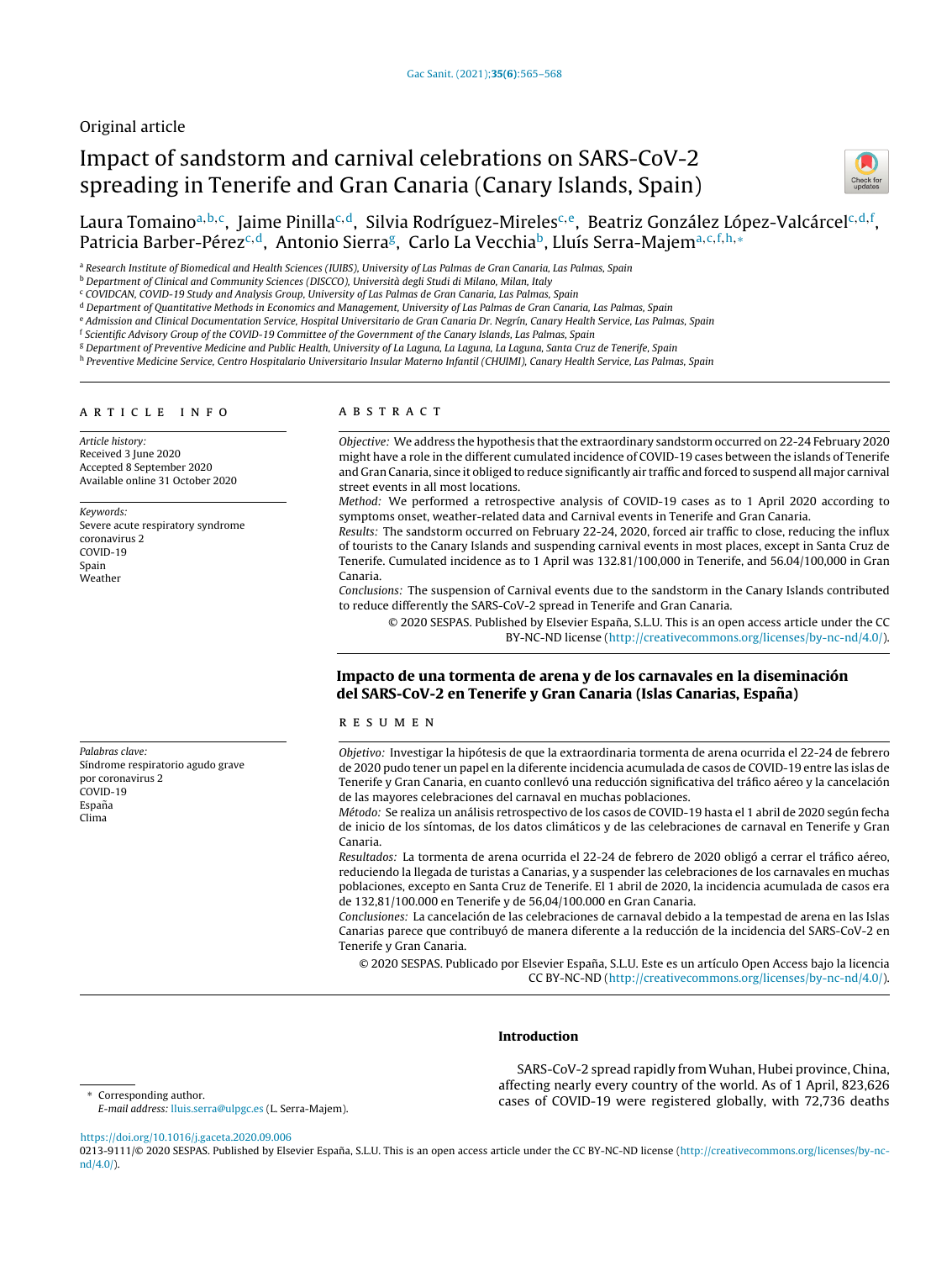worldwide.<sup>[1](#page-3-0)</sup> According to the World Health Organization (WHO) estimates as to 1 April, in Europe Italy presented the highest num-ber of cases ([1](#page-3-0)05,792), followed by Spain (94,417). $<sup>1</sup>$ </sup>

Canary Islands are a Spanish archipelago located in the Atlantic Ocean in front of Morocco. They are the southernmost autonomous community of Spain and include eight islands: Tenerife, Gran Canaria, Lanzarote, Fuerteventura, La Palma, La Gomera, El Hierro, and La Graciosa. The population of the Canary Islands is 2,153,389 inhabitants (2019 figures), mostly concentrated in the two capital islands: around 43% in Tenerife (917,841) and 40% in Gran Canaria  $(851.231).<sup>2</sup>$  $(851.231).<sup>2</sup>$  $(851.231).<sup>2</sup>$ 

Canary Islands' epidemic situation could have reached worrying levels as, while the pandemic was raging in Europe, the archipelago celebrated the carnival, attracting thousands of visitors. Moreover, a noteworthy sandstorm obliged to close Tenerife and Gran Canaria airports and forced the inhabitants to a lock-down of at least two days (22-24 February). Locally known as *calima*, it is a relatively frequent meteorological phenomenon in the Canary Islands, although in the last 40 years there has not been such an intense one as that of February 22-24, 2020. A warm or hot east-wind from the Sahara Desert, Africa, lifts up and transports to the archipelago clouds of sand and dust, with increasing warm and humid air. Often associated with fog and patchy drizzle, calima is also a contributing source of particulate matter (PM).<sup>[3](#page-3-0)</sup>

According to the Spanish Health Ministry estimates, as to 1April, the cumulative incidence of COVID-19 was higher in Tenerife than in Gran Canaria.<sup>[4](#page-3-0)</sup> In this paper we address the hypothesis that the extraordinary sandstorm occurred on 22-24 February 2020 might have a role in the different cumulated incidence of COVID-19 cases between the two islands, since it obliged to reduce significantly air traffic and forced to suspend all major carnival street events in most locations, but not so in Santa Cruz de Tenerife where, despite the calima, important carnival events took place. With this retrospective analysis, we aim to investigate the impact of environmental and weather characteristics of the Canary Islands, in addition to other confounding factors, on the COVID-19 epidemic.

## Method

In this retrospective observational study, meteorological and weather-related data were obtained from the Canary Government website (Red de Control y Vigilancia de la Calidad del Aire de Canarias). A retrospective analysis of the cases who presented symptoms related to COVID-19 and tested positive to SARS-CoV-2 by polymerase chain reaction in Tenerife and Gran Canaria islands, as to 1 April 2020, was carried out. Data were collected and registered in ReVECa (Red de Vigilancia Epidemiológica de Canarias), a detailed database constantly updated. Moreover, aggregated epidemiological data are published daily by the Canary authorities detailing the situation of each island. Due to the anonymization process performed prior to data extraction from ReVECa database, no ethical issue is concurring in the present study. Independent samples z-test was performed. The two sample z-test approach is based on comparing the incidence rates on the natural log scale. Statistical analysis was performed with SPSS 23.0 software (IBM).

## Results

## Weather conditions and attendance to carnival events

According to the Spanish national weather service, winds of up to 120 km/h blown over the Canary Islands from Saturday 22 night until Monday 24 February. As shown in Figure I in online [Appendix,](#page-3-0) a noteworthy sandstorm was photographed by NASA's Terra and Aqua satellites on February 22 and 23, 2020. Gran Canaria,

Fuerteventura, and Lanzarote islands appeared to be hardest hit by the storm, which started abruptly on February 22 and contin-ued until the 26<sup>th</sup>.<sup>5</sup> [N](#page-3-0)evertheless, the state of alert was declared by the authorities from February 22 to 24.

[Table](#page-2-0) 1 shows weather data related Santa Cruz de Tenerife and Las Palmas de Gran Canaria over the period 20-29 February 2020. The cabins are located in the centre of the cities, in Santa Cruz (Tome Cano) and in Las Palmas (central market), respectively.<sup>6</sup> [O](#page-3-0)n 22 February, PM $_{10}$  (<10  $\mu$ m diameter) reached concentrations of  $319 \,\mathrm{\mu g}/\mathrm{m}$ 3 in Santa Cruz and 416  $\mathrm{\mu g}/\mathrm{m}$ 3 in Las Palmas, while the following day of 1238  $\mu$ g/m3 and 1283  $\mu$ g/m3, respectively.

From 22 to 24 February the adverse weather conditions (low visibility and strong winds that accompanied the intense calima), forced the Spanish national air authority to close the airspace on the Canary Islands. On 22 February, at 4:52 p.m., Gran Canaria airport was the first one to refuse incoming and outcoming air operations, diverting scheduled flights to other islands. At 7:07 p.m., Tenerife Norte and Tenerife Sur airports suspended arrival operations, resuming some operations at 10:14 p.m. On Sunday 23 the airports tried to restore normal traffic. However, since the weather conditions did not totally improve, the airports operated intermittently. Tenerife (North and South) and Gran Canaria airports cancelled a total of 354 flights, presenting Gran Canaria airport the highest number of cancellations (58.5% of the total).<sup>[7,8](#page-3-0)</sup>

On Sunday 23, following the advice of the Canarian Government due to the weather conditions, all celebrations were cancelled in Gran Canaria and some municipalities of Tenerife. However, the events in Santa Cruz de Tenerife took place as planned. Family day carnival (Carnaval de día), one of the most multitude-concentrating celebrations of Tenerife carnival, was held with thousands of people joining the events. According to the authorities, during these celebrations, around 55,800 vehicles entered the city of Santa Cruz. Also, the Tenerife tram, one of the most important public transport to access the city of Santa Cruz, registered a total of 32,614 passengers (being the average number of passengers on any other Sunday in February was around 19,000).

#### Gran Canaria and Tenerife data on confirmed COVID-19 cases

In Canary Islands, a total 1,515 confirmed cases of SARS-CoV-2 infection were detected as of 1 April 2020, corresponding to the 0.07% of the resident population (2,153,389; 2019 figures). Cumulated incidence of SARS-CoV-2 in Tenerife and Gran Canaria as of 1 April was 132.81/100,000 and 56.04/100,000 inhabitants respec-tively, as shown in [Figure](#page-2-0) 1. These differences were statistically significant (z = −5.4168; p < 0.001).

# Discussion

Canary Islands, located 96.6 km off the coast of Morocco in Northwestern Africa, are one of the most popular tourist destinations in Europe during winter due to warm temperatures compared to the continent. Nevertheless, on 22-23 February 2020 temperature raised to  $33^{\circ}$ C, tourists and residents were forced indoors due to an intensive sand and dust storm blowing in from the Sahara Desert, leading to all ports and airports closure. PM reached extraordinarily high peaks worsening the risk of respiratory and cardiovascular symptoms.[4](#page-3-0)

Due to this extraordinary incidence, the state of alert was decl[a](#page-3-0)red since 22 February at 4:00 p.m.,<sup>9</sup> and all the eight airports of the archipelago were closed by the Spanish authority for the air traffic management being over 800 flights affected, especially in Gran Canaria, as visibility was reduced to less than 400 meters. Air traffic resumed on the morning of February 24, 2020. Also, the authorities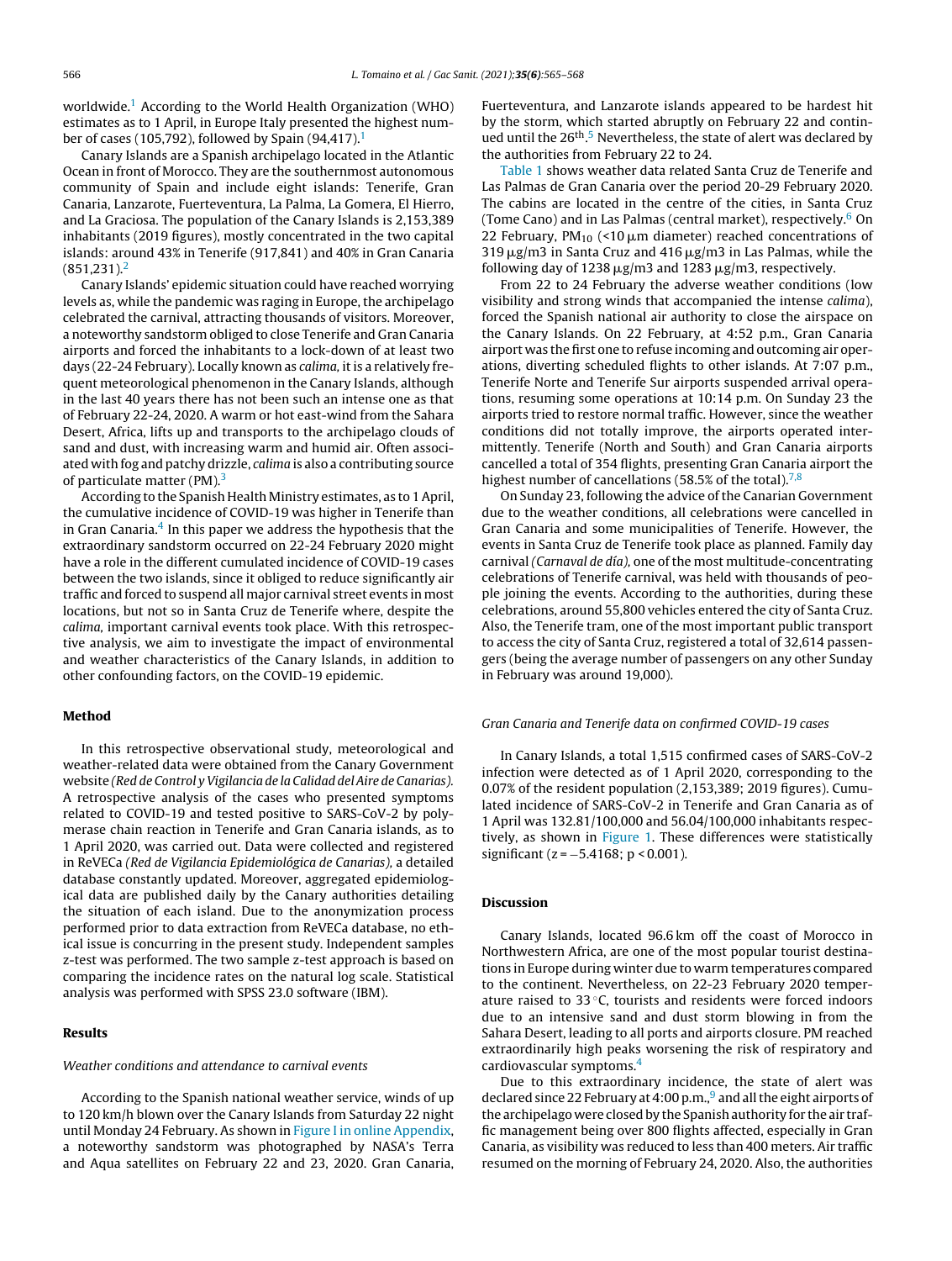<span id="page-2-0"></span>

|  |  | $PM_{2.5}$ and PM $_{10}$ concentrations in the cities of Santa Cruz de Tenerife and Las Palmas de Gran Canaria between February 20 and 29, 2020. |  |  |  |  |  |  |  |  |  |  |  |  |  |
|--|--|---------------------------------------------------------------------------------------------------------------------------------------------------|--|--|--|--|--|--|--|--|--|--|--|--|--|
|--|--|---------------------------------------------------------------------------------------------------------------------------------------------------|--|--|--|--|--|--|--|--|--|--|--|--|--|

|            |                                             | Las Palmas de Gran Canaria                   | Santa Cruz de Tenerife                      |                                              |  |  |
|------------|---------------------------------------------|----------------------------------------------|---------------------------------------------|----------------------------------------------|--|--|
| Date       | PM <sub>10</sub> ( $\mu$ g/m <sup>3</sup> ) | PM <sub>2.5</sub> ( $\mu$ g/m <sup>3</sup> ) | PM <sub>10</sub> ( $\mu$ g/m <sup>3</sup> ) | PM <sub>2.5</sub> ( $\mu$ g/m <sup>3</sup> ) |  |  |
| 2020-02-20 | 30                                          | 11                                           | 24                                          |                                              |  |  |
| 2020-02-21 | 19                                          |                                              | 15                                          | b                                            |  |  |
| 2020-02-22 | 416                                         | 93                                           | 319                                         | 70                                           |  |  |
| 2020-02-23 | 1283                                        | 390                                          | 1238                                        | 363                                          |  |  |
| 2020-02-24 | 397                                         | 121                                          | 720                                         | 188                                          |  |  |
| 2020-02-25 | 109                                         | 35                                           | 143                                         | 49                                           |  |  |
| 2020-02-26 | 39                                          | 9                                            | 31                                          | 18                                           |  |  |
| 2020-02-27 | 23                                          |                                              | 19                                          |                                              |  |  |
| 2020-02-28 | 36                                          | 10                                           | 30                                          | 11                                           |  |  |
| 2020-02-29 | 23                                          | 6                                            | 21                                          | 8                                            |  |  |

PM $_{10}$ : particulate matter < 10  $\mu$ m; PM $_{2.5}$ : particulate matter < 2.5  $\mu$ m.



Figure 1. COVID-19 in Tenerife and Gran Canaria: cumulated incidence according to symptoms onset and island of declaration.

closed primary schools on Monday 24th and advised residents to stay indoors, particularly those with respiratory problems.

The carnival of Gran Canaria and Tenerife usually takes place each year between February and March. It usually lasts many weeks and various festivities and activities take place during the day and the night $10,11$  (Table I in online [Appendix](#page-3-0) shows the program of the celebrations). Tenerife's carnival started earlier than Gran Canaria's, being the most important celebrations held on 21-24 February 2020, while the great carnival event in Las Palmas (the Cabalgata), was held on Saturday the 29<sup>th</sup>. Since the pandemic was still not perceived as a major problem in the archipelago nor in Spain, the decision whether suspending the celebrations were only made based on of the weather conditions of those days and the importance of the carnival event.

According to the WHO,<sup>[12](#page-3-0)</sup> the incubation period for SARS-CoV-2 (time from exposure to symptom onset), lasts around 5-6 days, to a maximum of 14 days. So, the cancellation of important functions in Gran Canaria may be the explanation for the SARS-CoV-2 incidence delay between Gran Canaria and Tenerife. Indeed, these celebrations represented a way for COVID-19 spread, especially among young individuals who are more likely to be asymptomatic or present mild symptoms.

Among the variables that may have played a role in the incidence differences between the two islands, the number of tourists and their nationality needs to be taken into account. In fact, according to the Canary Institute of Statistics, during the month of February 2020, a total of 387,431 tourists entered in Gran Canaria by airway. Of these, 33% (128,276) came from Nordic Countries, 21% (81,126) form Germany, 15% (56,873) from United Kingdom, 2% (7,104) from Italy and 1,5% (5,883) from Belgium. Spanish residents who entered in Gran Canaria in February 2020 were 10% (37,738). During the same month, a number of 528,872 airway passengers entered in Tenerife. Of these 35% (184,208) from United Kingdom, 16% (84,332) form Germany, 12% (63,872) came from Northern Countries, 3% (17,297) from Italy and 3% (17,979) from Belgium, while Spanish residents who entered in Tenerife were  $9\%$  (49,853).<sup>[13](#page-3-0)</sup> Considering absolute numbers, these figures show that Tenerife received higher rates of tourists coming from Belgium, Italy and the United Kingdom (by then already presenting high rates of COVID-19) if compared to Gran Canaria.

On 14 March, a lockdown was compulsory in the whole country. It has been one of the hardest interventions to control the epidemic $12$  and included a strict limitation to travel among provinces. These measures played a critical role in the contention of COVID-19 spread, as proven by literature.<sup>[14](#page-3-0)</sup> In fact, in Spain, the estimated number of cases sharply increased until the lockdown, then it showed a slow down followed by a decrease after the full quarantine was implemented.<sup>[15,16](#page-3-0)</sup> Since 19 March 2020 Canary airports start operating at minimum levels.

# Conclusions

In conclusion, the cancellation of carnival celebrations due to the sandstorm occurred 22-24 February 2020 in the Canary Islands, together with the different flow and origin of tourists visiting Tenerife and Gran Canaria, contributed to the differences of SARS-CoV-2 cumulated incidence between the two islands. Thus, it is likely that the "worst calima in the last 40 years" differentially affected COVID-19 spread through the Canary Islands, in particular during carnival celebrations involving multitudes of people.